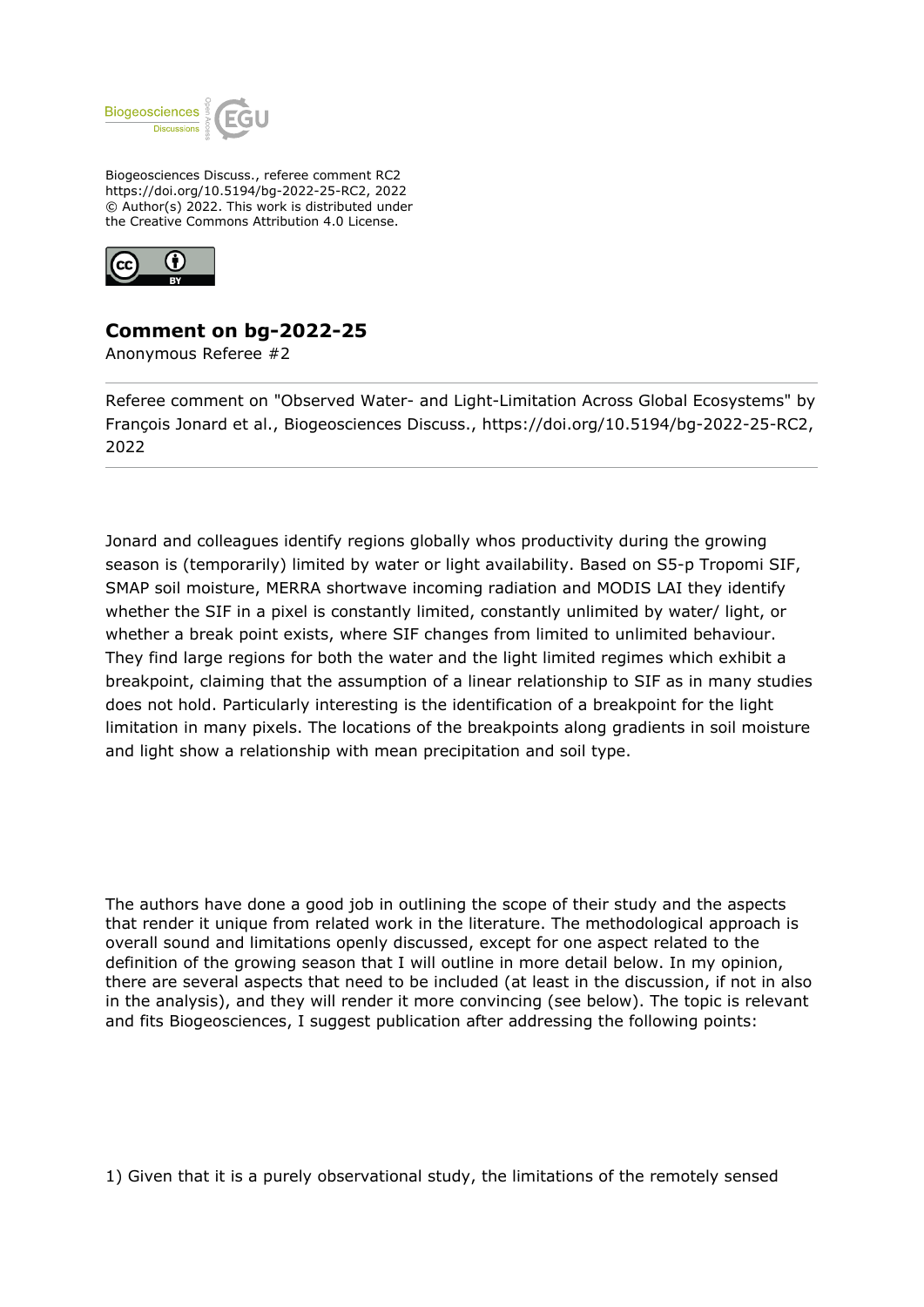data streams at the basis of the analysis need to be taken into account and discussed, which so far has not happened. I suggest to include in the manuscript information on whether there is quality control applied to the observations. Are there regions where the observational coverage is critically low during the growing season, such that uncertainty in the selected model becomes large? How is persistent cloud cover during the wet season handled, do I understand correctly that with the given definition of the growing season we rather evaluate the cloud-free dry down period in seasonally dry ecosystems? SIF penetrates through partial cloud cover, but persistent full cloud cover is critical as well. Please note, that LAI is not purely observational but also based on a model.

The different data streams cover different periods, why is that?

2) The growing season is defined as the 6 months around the annual peak LAI, and the authors tested other definitions of the duration of the growing season (more details on which ones those are?) with qualitatively similar results. But I wonder to what extent regions with different length of the growing season can be compared to each other based on a period with fixed duration around the peak of LAI. Depending on the actual length of the growing season (I mean between the start of the green-up and the end of the greenness period), the 6 (or x) months around the peak will cover a different fraction of the growing season in different pixels (e.g. in higher latitudes or arid regions with only a short wet period, the 6 months might include a rather large fraction of the shoulder seasons or even the non-growing season, which will not be the case for temperate regions). As you discuss as well, the main driver of productivity can change over the course of the growing season, and also the year. So how can this affect your results? What about potential alternative definitions, such as to focus the analysis on the peak of the growing season of each individual pixel, defined as e.g. half/30% or similar of the duration between start of green-up and end of green period around the peak LAI (neglecting potential asymmetry in the growing season)?

3) It is well appreciated that the authors tested their approach with other SIF data sets as well and come to qualitatively similar results. Although the results are not shown (which is fine, but would be nice to see in the SI), to me it would be important to clarify in the manuscript how this was done. Did you use the same gridding, and also the same years, or did you exploit the longer records of OCO2 and GOME2 SIF and did the analysis for more years, potentially more robustly? Does the fact that the study period focussed on the particularly dry years in central Europe in 2018/19 affect your conclusions for this region?